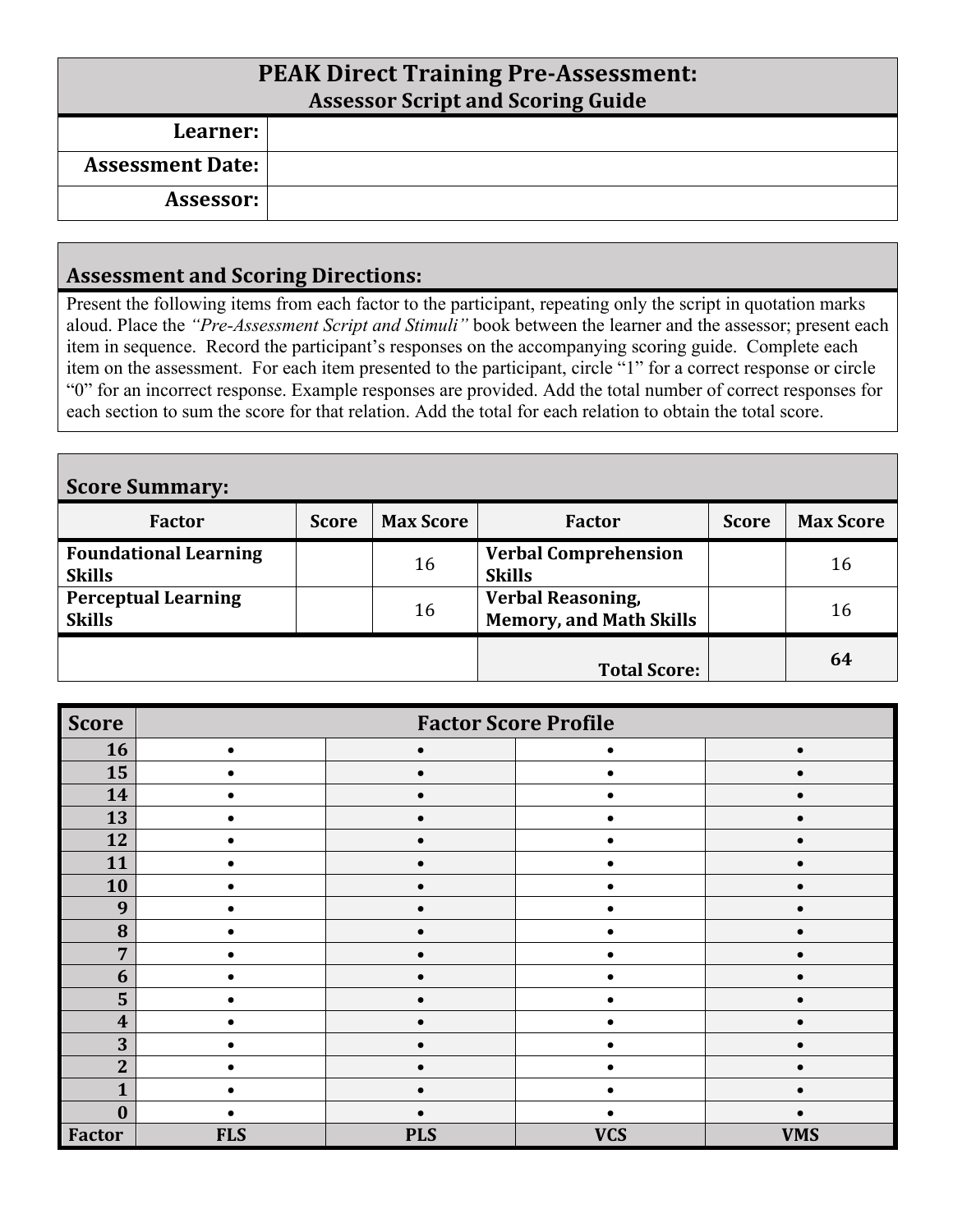### **Foundational Learning Skills (FLS)**

| Item          | <b>Script</b>                                                                                                                                         | <b>Correct Response</b>        | <b>Score</b>             | <b>Notes</b> |
|---------------|-------------------------------------------------------------------------------------------------------------------------------------------------------|--------------------------------|--------------------------|--------------|
| <b>FLS-1</b>  | Say, "Look at me."                                                                                                                                    | Eye contact for 2<br>seconds   | $\mathbf{1}$<br>$\bf{0}$ |              |
| <b>FLS-2</b>  | Present the image of three cups, the left with a<br>block below it (FLS-2a), then the image of three<br>cups (FLS-2b). Say, "Where did the block go?" | Left cup                       | $\mathbf{1}$<br>$\bf{0}$ |              |
| <b>FLS-3</b>  | Present the of 5 stars in an array. Say, "Do this,"<br>and touch each star one at a time from your<br>right to left.                                  | Counts 1-5 while<br>pointing   | $\mathbf{1}$<br>$\bf{0}$ |              |
| $FLS-4$       | Present the images of a block, a ball, and a<br>cookie. Say, "Choose one."                                                                            | Selects an item                | $\mathbf{1}$<br>$\bf{0}$ |              |
| <b>FLS-5</b>  | Say, "Do this," and touch your nose.                                                                                                                  | Touches nose                   | $\mathbf{1}$<br>$\bf{0}$ |              |
| <b>FLS-6</b>  | Say, "Do this," and make a pincer grasp<br>(pinching motion) with your fingers.                                                                       | Makes pincer grasp             | $\mathbf{1}$<br>$\bf{0}$ |              |
| <b>FLS-7</b>  | Say, "Do this," and purse your lips.                                                                                                                  | Purses lips                    | $\mathbf{1}$<br>$\bf{0}$ |              |
| <b>FLS-8</b>  | Say, "Do this," and raise your right arm, then<br>touch your stomach.                                                                                 | Raises arm, touches<br>stomach | $\mathbf{1}$<br>$\bf{0}$ |              |
| <b>FLS-9</b>  | Say, "SayAhh."                                                                                                                                        | Says, "Ahh"                    | $\mathbf{1}$<br>$\bf{0}$ |              |
| <b>FLS-10</b> | Say, "SayBook."                                                                                                                                       | Says, "Book"                   | $\mathbf{1}$<br>$\bf{0}$ |              |
| <b>FLS-11</b> | Say, "Stand up."                                                                                                                                      | Stands up                      | $\bf{0}$<br>1            |              |
| <b>FLS-12</b> | Present the image of a man waving. Say, "Jim<br>says, 'Hi!' What do you say?"                                                                         | Says a greeting                | $\mathbf{1}$<br>$\bf{0}$ |              |
| <b>FLS-13</b> | Say, "SayThe dog is big!"                                                                                                                             | Says, "The dog is<br>big!"     | $\mathbf{1}$<br>$\bf{0}$ |              |
| <b>FLS-14</b> | Point to the block at the top of the page, with a<br>block, a ball, and a pencil in an array below. Say,<br>"Show me same."                           | <b>Block</b>                   | $\mathbf{1}$<br>$\bf{0}$ |              |
| <b>FLS-15</b> | Point to the apple at the top of the page, with a<br>car, tree, and an apple in an array below. Say,<br>"Show me same."                               | Apple                          | $\mathbf{1}$<br>$\bf{0}$ |              |
| <b>FLS-16</b> | Point to the T at the top of the page, with a B, 2,<br>and T in an array below. Say, "Show me same."                                                  | T                              | $\mathbf{1}$<br>$\bf{0}$ |              |
|               |                                                                                                                                                       |                                |                          |              |
|               |                                                                                                                                                       | Total:                         | /16                      |              |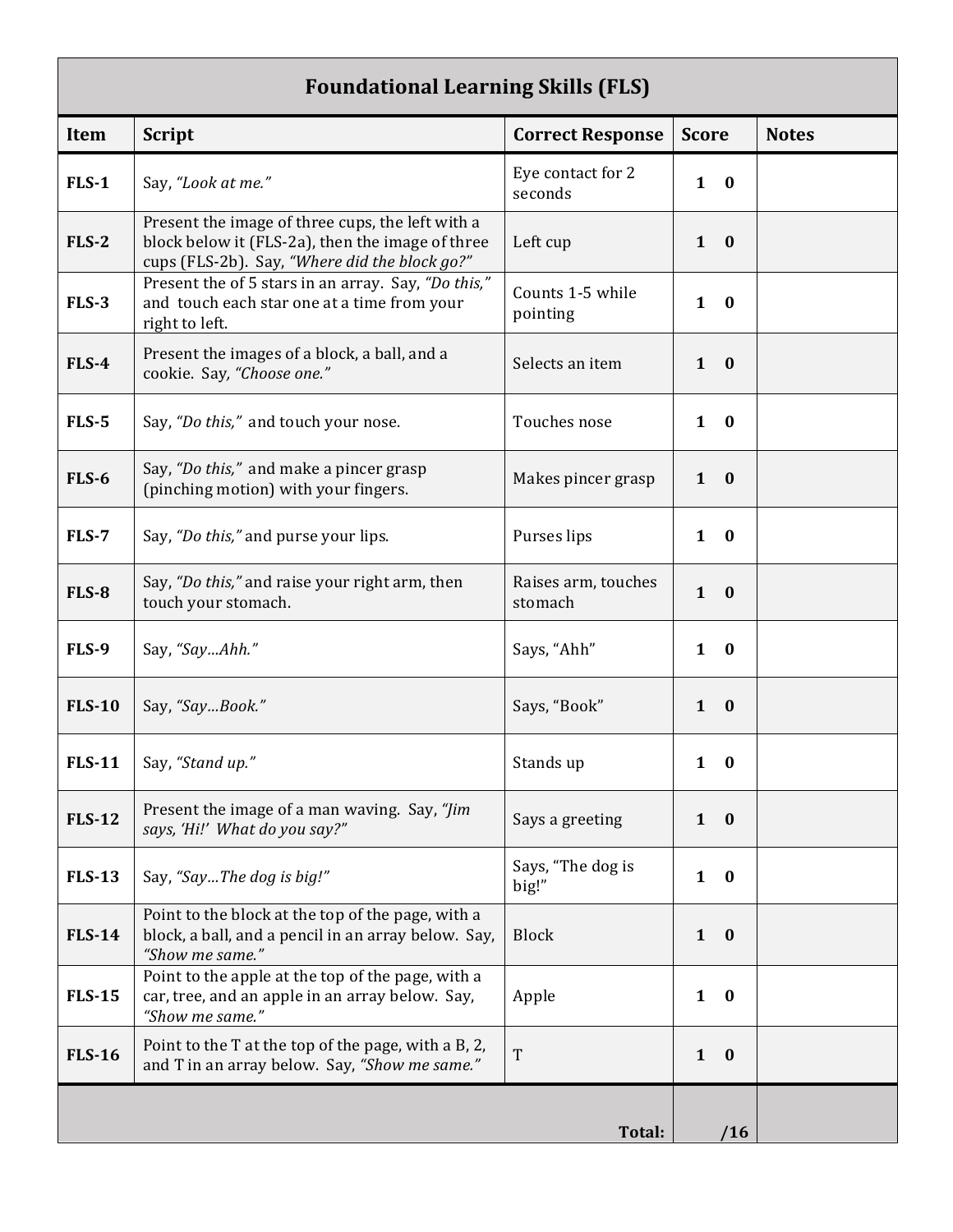### **Perceptual Learning Skills (PLS)**

| creeptuur beurming oknis († 60 j |                                                                                                                             |                         |                              |              |
|----------------------------------|-----------------------------------------------------------------------------------------------------------------------------|-------------------------|------------------------------|--------------|
| <b>Item</b>                      | <b>Script</b>                                                                                                               | <b>Correct Response</b> | <b>Score</b>                 | <b>Notes</b> |
| <b>PLS-1</b>                     | Point to the dime at the top of the page, with a<br>penny, a dime, and a quarter in an array below.<br>Say, "Show me same." | Dime                    | $\mathbf{1}$<br>$\bf{0}$     |              |
| <b>PLS-2</b>                     | Present the images of a toy train, a ball, a bear in<br>an array. Say, "Show me the stuffed animal."                        | Bear                    | $\mathbf{1}$<br>$\mathbf{0}$ |              |
| <b>PLS-3</b>                     | Present the images of a bowl, a toothbrush, and<br>scissors in an array. Say, "Show me the<br>toothbrush."                  | Toothbrush              | $\mathbf{1}$<br>$\bf{0}$     |              |
| <b>PLS-4</b>                     | Present the images of a pizza, carrot, and a loaf<br>of bread in an array. Say, "Show me the bread."                        | Loaf of bread           | $\mathbf{1}$<br>$\bf{0}$     |              |
| <b>PLS-5</b>                     | Present the images of a fish, a horse, and a turtle<br>in an array. Say, "Show me the horse."                               | Horse                   | $\mathbf{1}$<br>$\bf{0}$     |              |
| <b>PLS-6</b>                     | Say, "Clap loudly."                                                                                                         | Claps loudly            | $\mathbf{1}$<br>$\bf{0}$     |              |
| <b>PLS-7</b>                     | Say, "What is your name?"                                                                                                   | Says his/her name       | $\mathbf{1}$<br>$\bf{0}$     |              |
| <b>PLS-8</b>                     | Present the image of a chair. Say, "What is this?"                                                                          | Says, "Chair"           | $\mathbf{1}$<br>$\bf{0}$     |              |
| PLS-9                            | Present the image of a dress. Say, "What is this?"                                                                          | Says, "Dress"           | $\bf{0}$<br>1                |              |
| <b>PLS-10</b>                    | Say, "Point to your knee."                                                                                                  | Points to knee          | $\mathbf{1}$<br>$\bf{0}$     |              |
| <b>PLS-11</b>                    | Present the images of an oval, a pentagon, and a<br>rectangle in an array. Say, "Show me the<br>rectangle."                 | Rectangle               | 1<br>$\bf{0}$                |              |
| <b>PLS-12</b>                    | Present the images of the colors purple, brown,<br>and white in an array. Say, "Show me brown."                             | <b>Brown</b>            | $1 \quad 0$                  |              |
| <b>PLS-13</b>                    | Present the images of a flower, a tree, and a<br>cactus. Say, "Show me the flower."                                         | Flower                  | $\bf{0}$<br>$\mathbf{1}$     |              |
| <b>PLS-14</b>                    | Present the H, M, and E in an array. Say, "Show<br>me H."                                                                   | H                       | $\mathbf{1}$<br>$\bf{0}$     |              |
| <b>PLS-15</b>                    | Present the image of a star. Say, "What is this?"                                                                           | Says, "Star"            | $\mathbf{1}$<br>$\bf{0}$     |              |
| <b>PLS-16</b>                    | Present the image of the color red. Say, "What<br>color is this?"                                                           | Say, "Red"              | $\mathbf{1}$<br>$\bf{0}$     |              |
|                                  |                                                                                                                             | Total:                  | /16                          |              |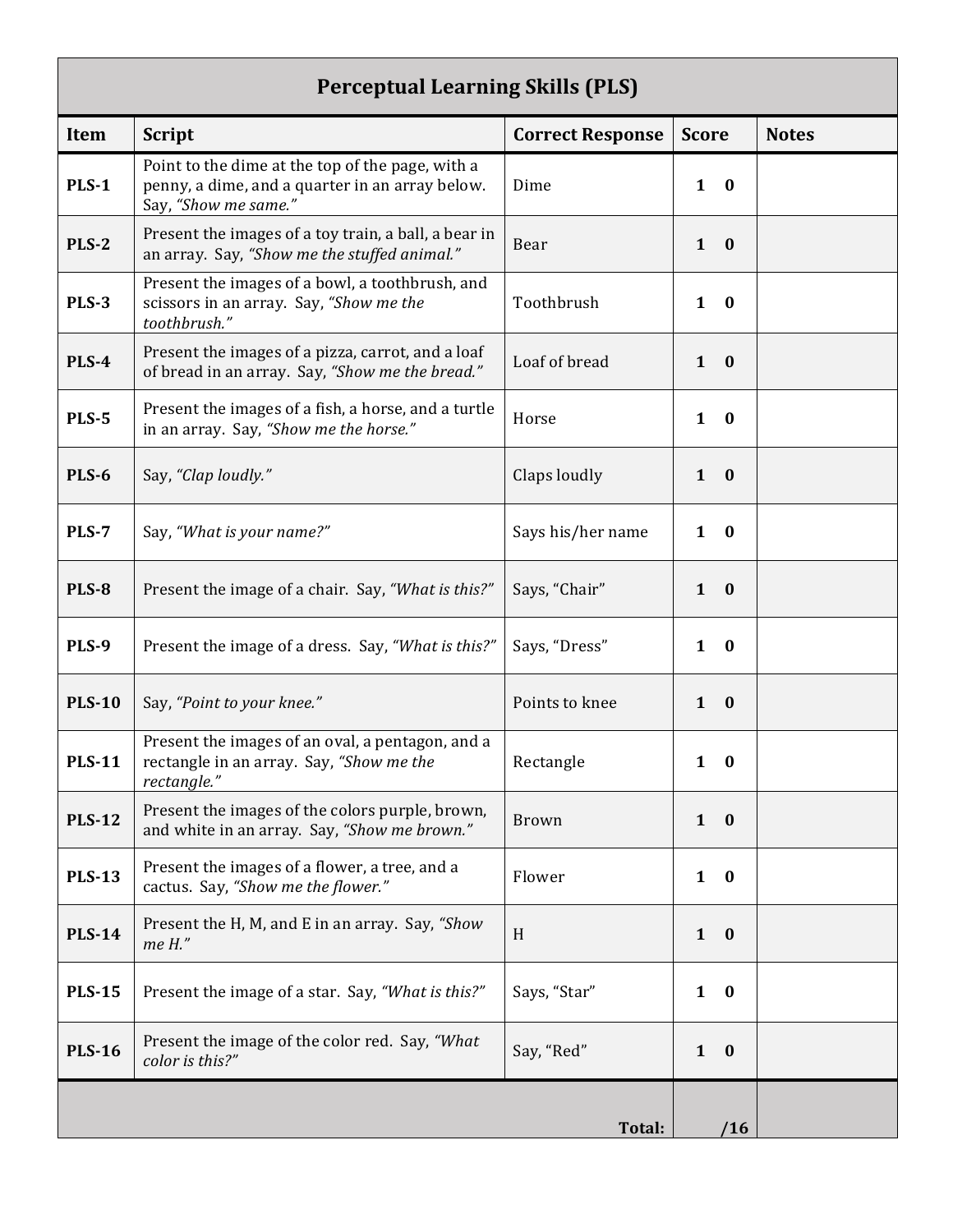## **Verbal Comprehension Skills (VCS)**

| Item          | <b>Script</b>                                                                                                                                      | <b>Correct Response</b>     | <b>Score</b>                 | <b>Notes</b> |
|---------------|----------------------------------------------------------------------------------------------------------------------------------------------------|-----------------------------|------------------------------|--------------|
| $VCS-1$       | Say, "Sayribbit."                                                                                                                                  | Says, "Ribbit"              | $\mathbf{1}$<br>$\bf{0}$     |              |
| $VCS-2$       | Say, "Stand up, turn around, and clap your<br>hands."                                                                                              | Stands, turns, and<br>claps | $\mathbf{1}$<br>$\bf{0}$     |              |
| $VCS-3$       | Say, "What comes next? L-M-N-O-"                                                                                                                   | Says, "P"                   | $\mathbf{1}$<br>$\bf{0}$     |              |
| $VCS-4$       | Present the image of a 5. Say, "What number is<br>this?"                                                                                           | Says, "Five"                | $1 \quad 0$                  |              |
| $VCS-5$       | Present the letters D, M, and A in an array. Say,<br>"Which letter says 'mmm'?"                                                                    | M                           | $\mathbf{1}$<br>$\bf{0}$     |              |
| $VCS-6$       | Present the images of swimming, crawling, and<br>crying in an array. Say, "Which one is crying?"                                                   | Crying                      | $1 \quad 0$                  |              |
| $VCS-7$       | Say, "Tell me something that has spots."                                                                                                           | Example: Says,<br>"Ladybug" | $\mathbf{1}$<br>$\bf{0}$     |              |
| $VCS-8$       | Present the image of a doctor. Say, "Who is<br>this?"                                                                                              | Says, "Doctor"              | $\mathbf{1}$<br>$\bf{0}$     |              |
| $VCS-9$       | Present the images of a person wearing a jacket,<br>a person in the rain, and a person acting sad in<br>an array. Say, "Which one is feeling wet?" | Person in the rain          | $1 \quad 0$                  |              |
| <b>VCS-10</b> | Present the images of a banana, a hat, and<br>grapes. Say, "Which one doesn't belong?"                                                             | Hat                         | $\mathbf{1}$<br>$\mathbf{0}$ |              |
| <b>VCS-11</b> | Say, "Bob's balloon popped. What might he be<br>feeling?"                                                                                          | Example: Says, "Sad"        | $\mathbf{1}$<br>$\bf{0}$     |              |
| <b>VCS-12</b> | Present the images of clocks showing 9:30,<br>12:00, and 4:15 in an array. Say, "Which one is<br>9:30?"                                            | 9:30                        | $\mathbf{0}$<br>$\mathbf{1}$ |              |
| <b>VCS-13</b> | Present the word TOY. Say, "What does it say?"                                                                                                     | Says, "Toy"                 | $1 \quad 0$                  |              |
| <b>VCS-14</b> | Present the image of a tiger. Say, "What group<br>does this belong to?"                                                                            | Says, "Animal"              | $1 \quad 0$                  |              |
| <b>VCS-15</b> | Present the image of a children at school. Say,<br>"Where are they?"                                                                               | Says, "School"              | $\mathbf{1}$<br>$\bf{0}$     |              |
| <b>VCS-16</b> | Present an image of a boy and a girl. Say, "Show<br>me his head."                                                                                  | Boy's head                  | $\mathbf{1}$<br>$\mathbf{0}$ |              |
|               |                                                                                                                                                    | Total:                      | /16                          |              |